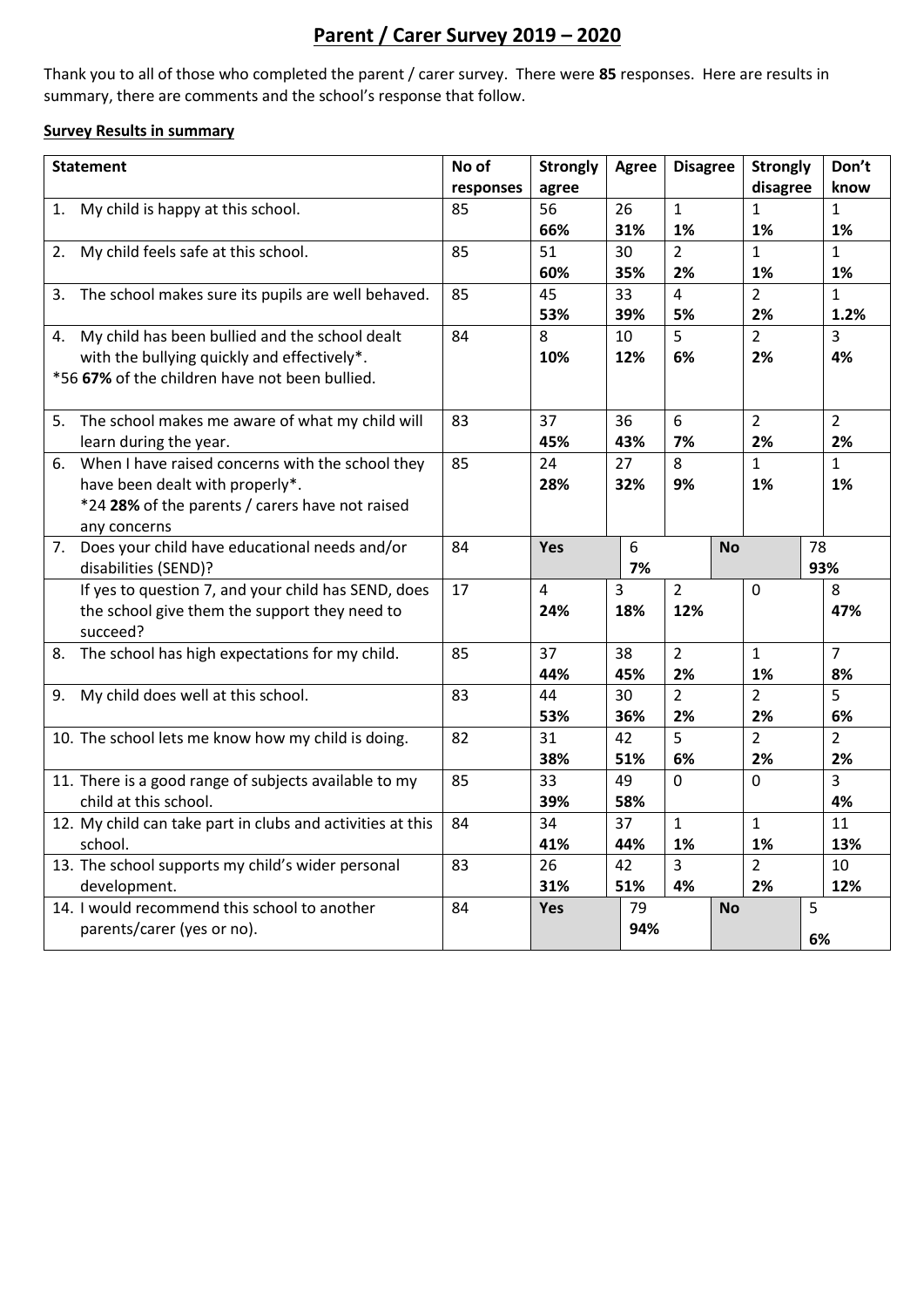**Comments in response to question 13: The school supports my child's wider personal development.**

| <b>Your comments</b>                                  | <b>Our responses</b>                                          |
|-------------------------------------------------------|---------------------------------------------------------------|
| They make my children very confident outside of the   | This is good news, thank you. We will continue to work        |
| classroom.                                            | hard with you on this.                                        |
| I've received no support from the school last year I  | This is not good to hear, we would really like you to speak   |
| expressed my feelings to the teacher which nothing    | to about this so that action can be taken. We make full       |
| was done and now my 6-year-old has anxiety and        | use of Single Point if children are suffering in any way, if  |
| depression and frightened to go to school I feel like | how we aim to meet individual's needs is not sufficient.      |
| my child been let down not happy at all.              |                                                               |
| He always tells me when he asks question he's been    | If this has happened then please let us know so that it can   |
| ignored; or he will be told late.                     | We have an open-door policy and<br>be addressed.              |
|                                                       | teaching staff are available at the end of each day if you    |
|                                                       | wish to discuss any worries. Failing that, you can make       |
|                                                       | a telephone appointment if it is difficult to find a          |
|                                                       | convenient time to talk.                                      |
| Do not understand the question.                       | It is about developing other skills through the Catholic Life |
|                                                       | of our school, and skills such as 'softer' skills (please ask |
|                                                       | us about Learning Friends) as well as about the               |
|                                                       | opportunities they take outside of the classroom (in          |
|                                                       | having roles in school) and outside of the school day (in     |
|                                                       | clubs or groups they may take part in).                       |
| Learning through homework club.                       | This is good to hear, homework is aimed to help the           |
|                                                       | children reinforce what has been taught in school.            |

# **Comments overall**

| <b>Your comments</b>                                     | <b>Our responses</b>                                        |
|----------------------------------------------------------|-------------------------------------------------------------|
| Amazing teachers and school.                             | This is great to hear, we will continue to strive for       |
|                                                          | everyone to be their best.                                  |
| Encourage children to use serviette /paper towels to     | Lunchtime supervisors have regular training and work        |
| clean their mouth after meals (not nice picking up       | hard to encourage the children to look after themselves.    |
| kids with bake beans all over). Do appreciate all your   | We will continue to do this and help them if they are       |
| hard work, thank you. God bless                          | struggling to do so. Thank you for the kind comments.       |
| My child had challenging times in nursery with           | We do a lot of work through RE, Circle Time, and across     |
| another child and also himself the teachers were         | the curriculum, as well as in assemblies to make sure that  |
| brilliant with my son who is a massive challenge but     | all of our children are aware of how to keep themselves     |
| didn't feel like they were dealing with the other child  | safe. Where there is challenging behaviour at times,        |
| in the correct way as this child is still continuing now | children are encouraged to model good behaviour, but        |
| my child's moved on with him I have raised my            | their safety and safeguarding is our first priority. We     |
| concerns with the school and the only thing making       | constantly share with our boys and girls that they have a   |
| my son unhappy.                                          | voice and they are allowed to use it to keep themselves     |
|                                                          | safe no matter what is upsetting them.                      |
|                                                          | If you do have concerns still, please arrange to speak with |
|                                                          | the class teacher or Mrs Downes so that this can be         |
|                                                          | addressed.                                                  |
| I have concerns about toilets cleanness and constant     | If problems such as these arise, which I would expect to    |
| lack of toilet paper. My children need to bring toilet   | happen rarely, if at all, please encourage your children to |
| paper from home.                                         | speak to staff in school who can address issues like this   |
|                                                          | - this will help them to become more independent.           |
| Overall, I feel my child has progressed well with his    | We apologise for this and are looking at ways we can        |
| personal development. However, I feel the line of        | accommodate meeting times that are suitable to all. Our     |
| communication regarding progress with his learning       | open-door policy means that if you do have anything you     |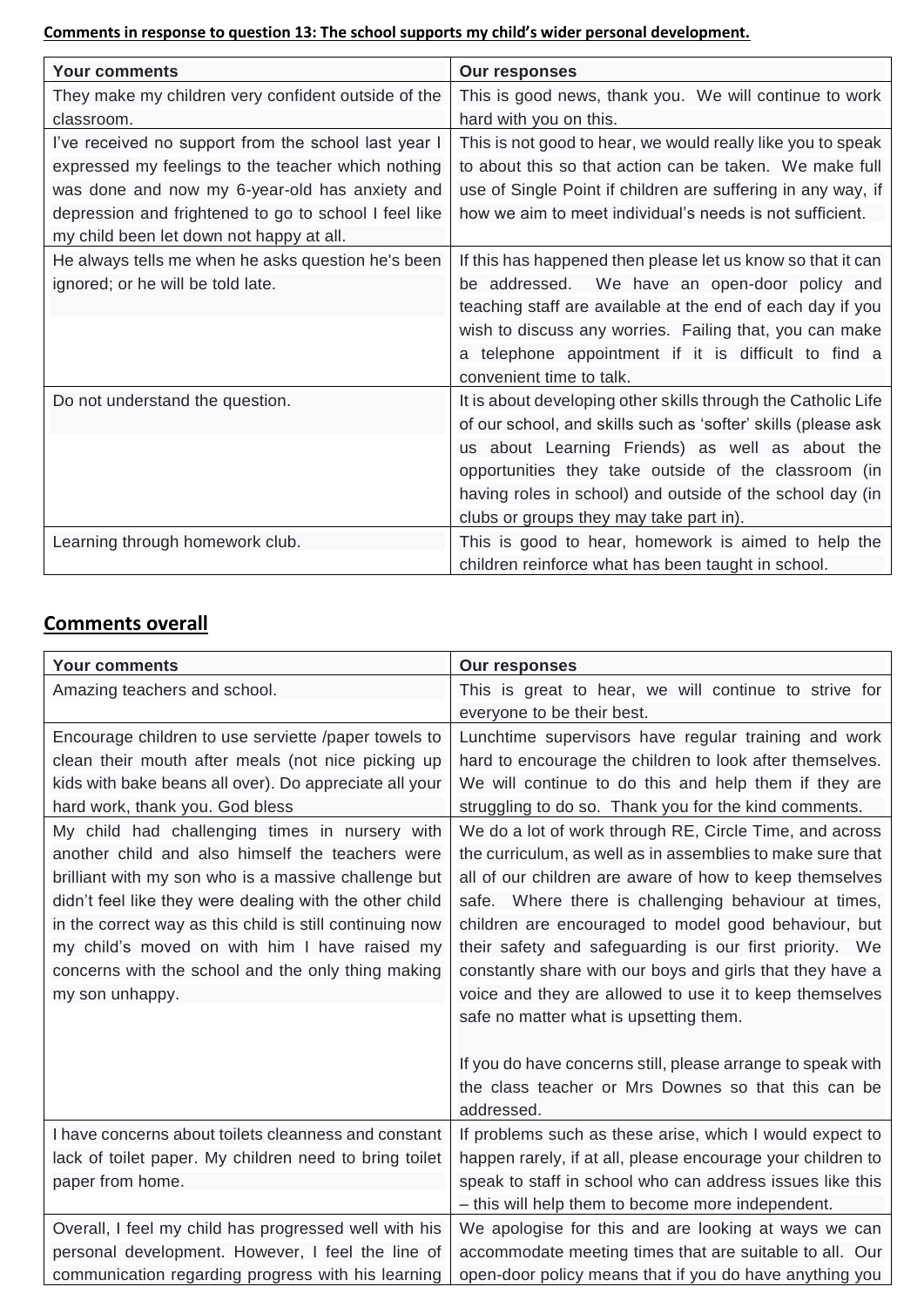| could be better. Also, I have had three working days'<br>notice for a meeting which I don't feel is enough time<br>to make arrangements for time off work. Due to this,<br>I can't attend this meeting which I feel is very unfair                                                                                                                                                                                | would like to discuss, you can arrange an appointment<br>with the teacher, or arrange a telephone appointment if a<br>face to face meeting cannot take place.                                                                                                                                                                                                                                                                               |
|-------------------------------------------------------------------------------------------------------------------------------------------------------------------------------------------------------------------------------------------------------------------------------------------------------------------------------------------------------------------------------------------------------------------|---------------------------------------------------------------------------------------------------------------------------------------------------------------------------------------------------------------------------------------------------------------------------------------------------------------------------------------------------------------------------------------------------------------------------------------------|
| against working parents.                                                                                                                                                                                                                                                                                                                                                                                          |                                                                                                                                                                                                                                                                                                                                                                                                                                             |
| When my daughter was being bullied I felt there was<br>a real lack of will from the class teacher to be<br>proactive in dealing with the underlying issue. There<br>was also an attempt to brush the incidences off as<br>normal female interactions. Even if this were the<br>case, it doesn't make the behaviour acceptable.<br>There was a tendency to also blame the problem on<br>my daughter's sensitivity. | We take the issues of bullying very seriously and follow a<br>thorough anti-bullying policy as well as safeguarding,<br>peer on peer abuse is totally unacceptable. We are sorry<br>that this was not a positive experience and if there are any<br>further issues, we would like to work with you and any<br>children/families concerned to deal with this so that it<br>does not occur again.                                             |
|                                                                                                                                                                                                                                                                                                                                                                                                                   | On this very important point, Year 6 will be working with<br>Mrs Downes to plan and lead an assembly regarding anti-<br>bullying. A lot of work has been done with all of our<br>children in this area and we see that the subject needs<br>ongoing focus so that children know that if/when bullying<br>occurs, it is not tolerated and that they have a right to tell<br>us when something makes them upset, unhappy or<br>uncomfortable. |
| The SENCO is amazing and very supportive. She<br>always goes above and beyond to support both<br>ourselves as parents and our daughter. I cannot fault<br>her. However, it feels like classroom staff lack<br>knowledge and expertise to properly support our<br>daughter. Information was not passed on during<br>transition and they need to be reminded often of the<br>support that she needs.                | We are really pleased to hear that you are happy with the<br>work of the SENDCO, who works with staff to plan actions<br>and interventions that take place in school. Meetings that<br>are separate to parent/carer days are being set so that<br>parents/carers can feel that there is a joined-up approach<br>and we aim to work together to ensure that each<br>individual's needs are met.                                              |
| Best school for my child with the best teachers.                                                                                                                                                                                                                                                                                                                                                                  | This is great to hear, we will continue to strive for                                                                                                                                                                                                                                                                                                                                                                                       |
|                                                                                                                                                                                                                                                                                                                                                                                                                   | everyone to be their best.                                                                                                                                                                                                                                                                                                                                                                                                                  |
| With my experience with the school I don't think I can<br>ever recommend it because I have to be honest.                                                                                                                                                                                                                                                                                                          | We are very sorry to hear that and if there is something<br>we can do to make sure that your relationship is more<br>positive, please make an appointment to speak with us.                                                                                                                                                                                                                                                                 |
| Close knit school.                                                                                                                                                                                                                                                                                                                                                                                                | This is great to hear, we will continue to strive for<br>everyone to be their best, making sure that the children<br>feel (as well as everyone) part of the school family.                                                                                                                                                                                                                                                                  |
| I feel some members of staff are unapproachable and<br>difficult to speak with. On occasions I have felt<br>patronised when spoken to.                                                                                                                                                                                                                                                                            | We are sorry that is your experience, our staff along with<br>all of the leadership team work hard to make sure that we<br>have a positive relationship with everyone in our school<br>family. If you find this occurs again, please let Mrs<br>Downes know.                                                                                                                                                                                |
|                                                                                                                                                                                                                                                                                                                                                                                                                   | We do have a complaints policy that we follow, which is<br>available on the school's website.                                                                                                                                                                                                                                                                                                                                               |
| Mine now is the third generation of my family to<br>attend this school. My mom and aunties all came to<br>St Francis as well as myself and brothers.                                                                                                                                                                                                                                                              | We are really pleased to hear that you are part of our<br>school's rich history.                                                                                                                                                                                                                                                                                                                                                            |
| Some days my child does not feel safe as there is a                                                                                                                                                                                                                                                                                                                                                               |                                                                                                                                                                                                                                                                                                                                                                                                                                             |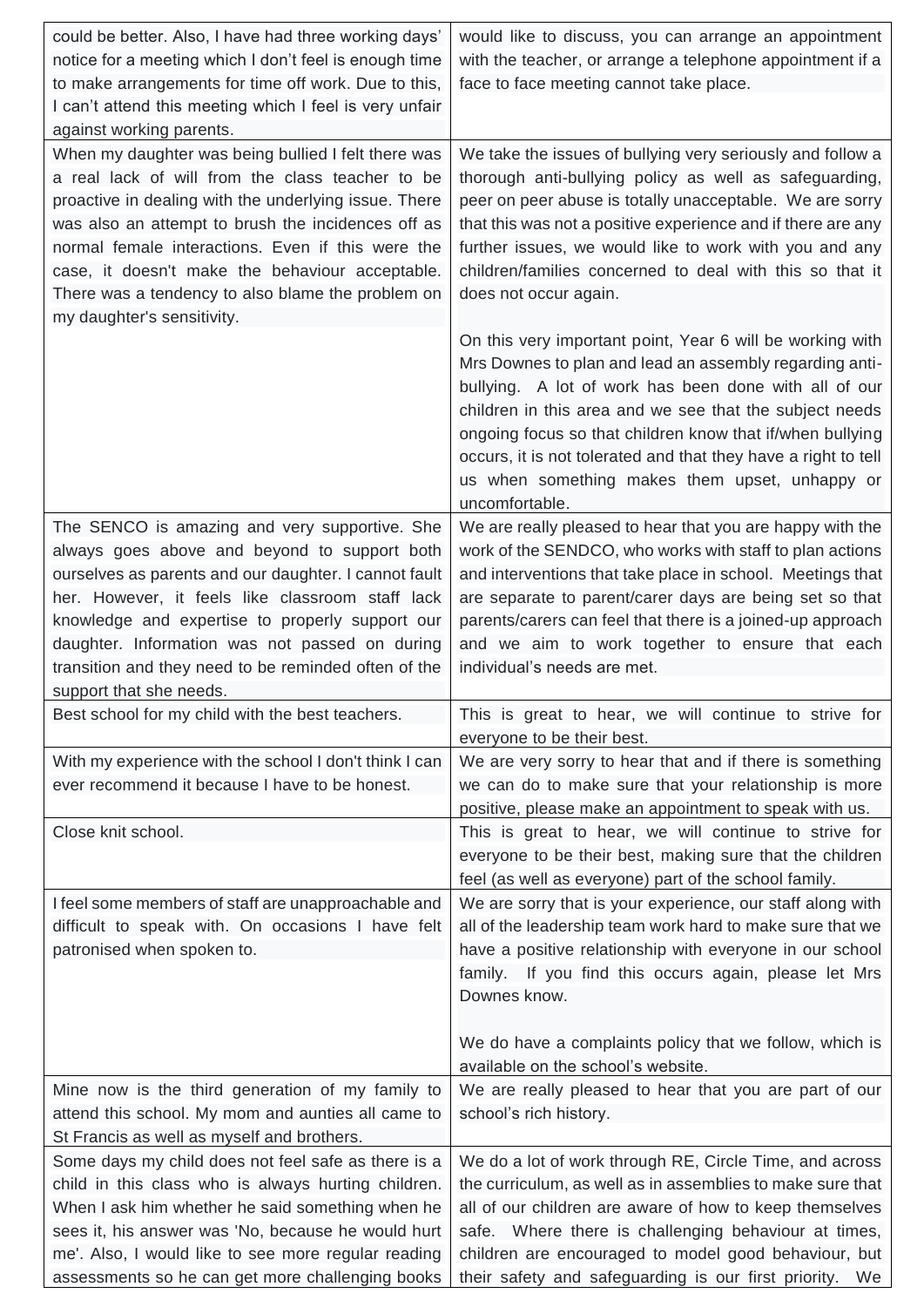| to read. He can read levels 12 and above from Oxford<br>owl online and he enjoy these stories, but still keep                                                                                                                                                                                                                                                                                                                                                                                                                                                                                                                                                                                                                                                                                                                                                                                                                                                                                                     | constantly share with our boys and girls that they have a<br>voice and they are allowed to use it to keep themselves                                                                                                                                                                                                                                                                                                                                                                                                                                                                                                                                                                                                                                                                                                                                                                                                                                                                                               |
|-------------------------------------------------------------------------------------------------------------------------------------------------------------------------------------------------------------------------------------------------------------------------------------------------------------------------------------------------------------------------------------------------------------------------------------------------------------------------------------------------------------------------------------------------------------------------------------------------------------------------------------------------------------------------------------------------------------------------------------------------------------------------------------------------------------------------------------------------------------------------------------------------------------------------------------------------------------------------------------------------------------------|--------------------------------------------------------------------------------------------------------------------------------------------------------------------------------------------------------------------------------------------------------------------------------------------------------------------------------------------------------------------------------------------------------------------------------------------------------------------------------------------------------------------------------------------------------------------------------------------------------------------------------------------------------------------------------------------------------------------------------------------------------------------------------------------------------------------------------------------------------------------------------------------------------------------------------------------------------------------------------------------------------------------|
| bringing only Level 8 books as in his previous year.                                                                                                                                                                                                                                                                                                                                                                                                                                                                                                                                                                                                                                                                                                                                                                                                                                                                                                                                                              | safe no matter what is upsetting them.                                                                                                                                                                                                                                                                                                                                                                                                                                                                                                                                                                                                                                                                                                                                                                                                                                                                                                                                                                             |
|                                                                                                                                                                                                                                                                                                                                                                                                                                                                                                                                                                                                                                                                                                                                                                                                                                                                                                                                                                                                                   | If you do have concerns still, please arrange to speak with<br>the class teacher or Mrs Downes so that this can be<br>addressed.                                                                                                                                                                                                                                                                                                                                                                                                                                                                                                                                                                                                                                                                                                                                                                                                                                                                                   |
|                                                                                                                                                                                                                                                                                                                                                                                                                                                                                                                                                                                                                                                                                                                                                                                                                                                                                                                                                                                                                   | We do encourage children to read widely, which can<br>include home and library books, in addition to safe<br>internet sites. We are also looking at how many books<br>are taken home for reading, so information will follow this<br>soon.                                                                                                                                                                                                                                                                                                                                                                                                                                                                                                                                                                                                                                                                                                                                                                         |
| I have observed that, some of the instruments taught<br>in school are based on a selection process. However,<br>like the violin I have seen siblings attending. I believe<br>this must be looked at two children from the same                                                                                                                                                                                                                                                                                                                                                                                                                                                                                                                                                                                                                                                                                                                                                                                    | Thank you for your views. Music provision is something<br>we are looking at as at the moment, it is offered at no cost,<br>in a climate where there are many budget constraints, we<br>will be exploring our way forward with our families.                                                                                                                                                                                                                                                                                                                                                                                                                                                                                                                                                                                                                                                                                                                                                                        |
| household get the opportunity and then the other<br>household is refused. I would like to propose that, if<br>you have a sibling already in a particular instrument<br>lesson then the other child would have to be<br>considered for another instrument not the same one<br>that a sibling is on to free space for other households<br>to also get the opportunity. I have a typical example<br>of at least three families who have two children in the<br>violin class but my daughter was refused. I know they<br>take a test but it's still not a fair process as the older<br>sisters teach the young one before they come to the<br>selection so they turn to go through successfully. It's<br>important that you think about equal opportunity in<br>terms of household as there at least about 90% of<br>sibling groups in your school. I will be happy to have<br>further deliberations on this issue.                                                                                                   |                                                                                                                                                                                                                                                                                                                                                                                                                                                                                                                                                                                                                                                                                                                                                                                                                                                                                                                                                                                                                    |
| Although my daughter says she likes school I believe<br>from speaking with her daily she can often feel<br>intimidated by behaviour strategies used (i.e.,<br>cameras are watching you) when my concerns for<br>this were brought to class staff I had no feedback.<br>This is just an example. Another would be that of the<br>teacher shouts and it's too loud, obviously I can't<br>comment on this. She often replies nothing or it was<br>boring when asked about her day and 1/5 days can<br>be exciting and highly descriptive. I think the<br>transition from reception to year 1 has been poor in<br>that me and my family have found communication<br>from the teacher and school minimal or confusing<br>(cross wires) and silly embarrassing errors made,<br>i.e., writing another child's name in my daughters'<br>book.<br>Communication I feel is still horrendous, lack of it and<br>everything is wrong you're having to double check<br>things!! School is losing its community, it's heart and | We are pleased that your daughter is happy in school,<br>though not happy to hear that she feels intimidated<br>attacks times. What may happen from time to time, is<br>that if individuals or groups are not telling the truth about<br>something that has taken place, a member of staff may<br>suggest that they will have to go back and look through<br>video footage from cameras in place to keep children<br>safe. Please be reassured that if we had cameras in<br>place, we would inform the school community as it would<br>need a policy that is available for all. In some schools,<br>this is the case, but we do not have cameras at school.<br>Monitoring of teaching and learning often takes place as<br>well as pupil voice interviews, where it has not been<br>reported that staff shout loudly at children.<br>If your<br>daughter does feel uneasy in any way, please remember<br>that safeguarding is our first priority and we will work with<br>you to help her feel confident and safe. |
| again I feel this is down to communication too.                                                                                                                                                                                                                                                                                                                                                                                                                                                                                                                                                                                                                                                                                                                                                                                                                                                                                                                                                                   | There may be a lot of parents/carers who would agree<br>with you about minimal descriptions of the day, we often                                                                                                                                                                                                                                                                                                                                                                                                                                                                                                                                                                                                                                                                                                                                                                                                                                                                                                   |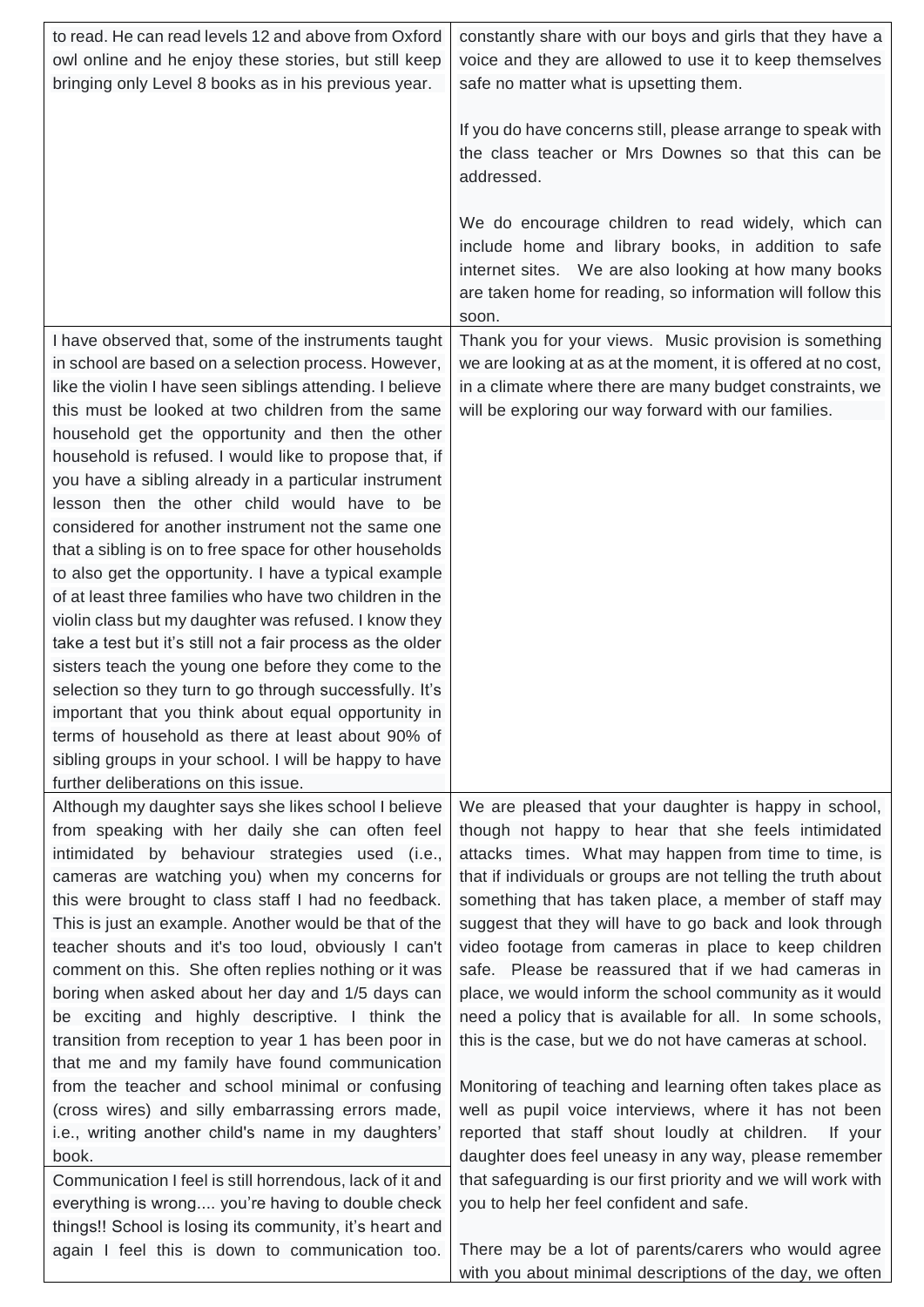| Emphasis seems to be on attendance and nothing<br>else.                                                                                                                                                                                                                                                                                                                                                                                                                          | hear this on parents'/carers' evenings.<br>Sometimes,<br>children will say more when role playing<br>or<br>at<br>bedtimes/prayer times.                                                                                                                                                                                                                                                                                                                                                                      |
|----------------------------------------------------------------------------------------------------------------------------------------------------------------------------------------------------------------------------------------------------------------------------------------------------------------------------------------------------------------------------------------------------------------------------------------------------------------------------------|--------------------------------------------------------------------------------------------------------------------------------------------------------------------------------------------------------------------------------------------------------------------------------------------------------------------------------------------------------------------------------------------------------------------------------------------------------------------------------------------------------------|
|                                                                                                                                                                                                                                                                                                                                                                                                                                                                                  | We are sorry that you feel unhappy about communication,<br>as we have said before, some errors have occurred and<br>we have apologised. The website now will be the main<br>place to find calendar events and you can request a paper<br>copy of events and newsletters, which has always been<br>offered.                                                                                                                                                                                                   |
|                                                                                                                                                                                                                                                                                                                                                                                                                                                                                  | We hope that you are able to read the newsletters, which<br>always focus on the Catholic life of the school, often on<br>safeguarding information that is seen to be helpful to<br>parents and carers as well as other relevant news as well<br>as focus on attendance and punctuality, which at 96.4%<br>is something to celebrate and to make sure that we aim<br>for the best and to not get complacent. Again, if a paper<br>copy is preferred, please ask for one.                                      |
| the<br>thing<br>that<br>needs<br>improvement is<br>One<br>communication. An example was during the sports<br>day it was not clear that year 3 was not included in<br>key stage 1 so we were not able to watch our child<br>due to the confusion. There were other problems with<br>communications before. Also, the school has been<br>too strict with parents taking photos during school<br>events which is very frustrating, I think many parents<br>are not happy with this. | We are sorry that there was confusion around this, we are<br>looking at the way in which the dates and events are<br>shared with you, so that this does not happen.<br>Unfortunately, there will sometimes be human error, but<br>we will do everything we can to avoid this.<br>Unfortunately, we do have strict regulations to follow<br>under GDPR law. Where many are happy for their<br>children to be filmed/photographed. Some are not, some<br>of these are for safeguarding reasons, so this is not |
| All staff and pupils do the school proud.                                                                                                                                                                                                                                                                                                                                                                                                                                        | something we are liberty to change.<br>We are really proud of St Francis Xavier too.                                                                                                                                                                                                                                                                                                                                                                                                                         |
| Teachers are all nice and supportive.<br>Family oriented school.                                                                                                                                                                                                                                                                                                                                                                                                                 |                                                                                                                                                                                                                                                                                                                                                                                                                                                                                                              |
| School is very good.<br>My son loves coming to school every day I feel he<br>learns a lot at school and is happy in the school<br>environment.                                                                                                                                                                                                                                                                                                                                   | This is great to hear, thank you. We will continue to work<br>hard to make sure that it stays this way.                                                                                                                                                                                                                                                                                                                                                                                                      |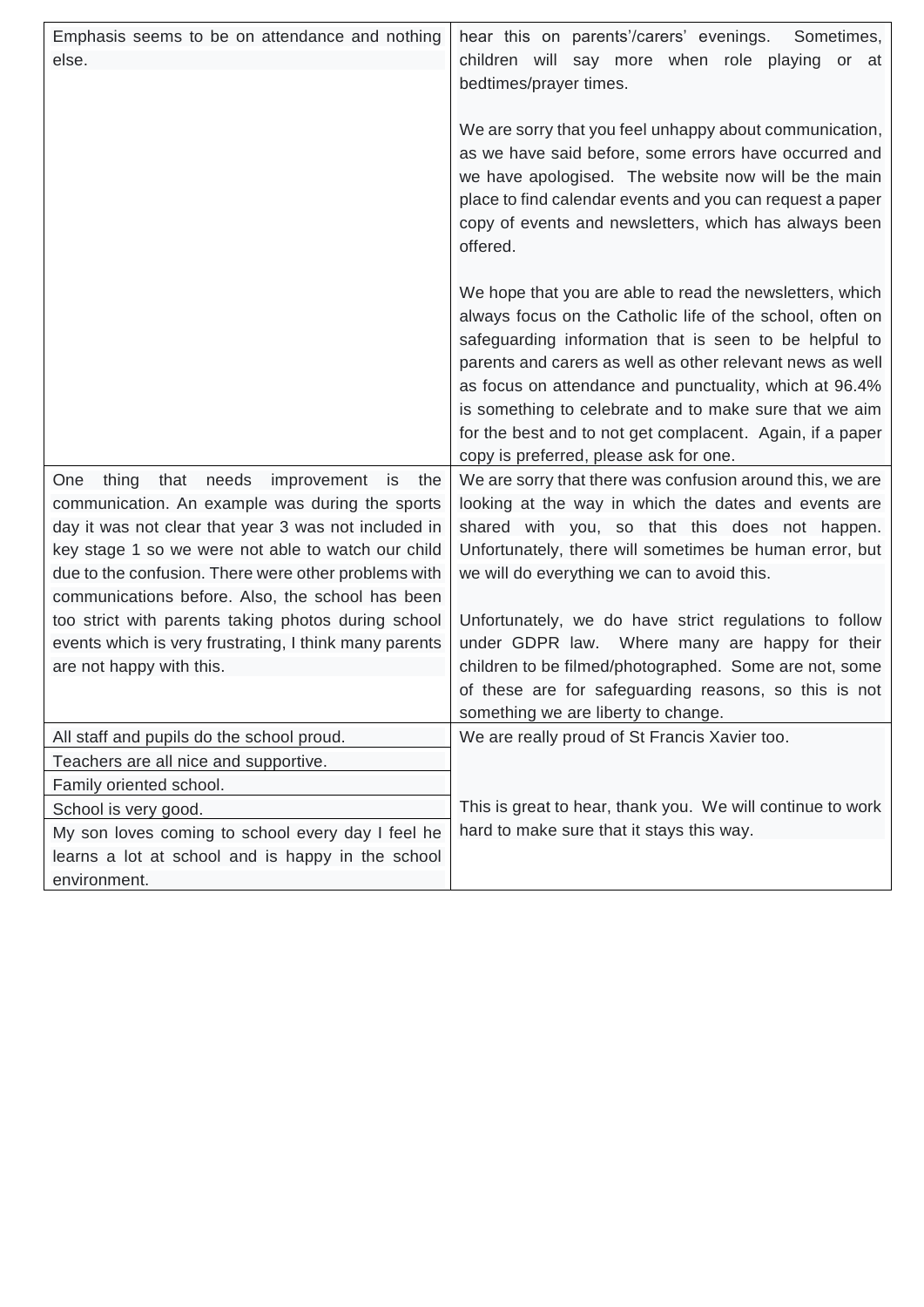

1. My child is happy at this school.

85 responses



3. The school makes sure its pupils are well behaved.

85 responses



# 5. The school makes me aware of what my child will learn during the year.<br>83 responses



7. Does your child have educational needs and/or disabilities (SEND)? 84 responses



2. My child feels safe at this school. 85 responses



4. My child has been bullied and the school dealt with the bullying quickly and effectively.<br>84 responses



6. When I have raised concerns with the school they have been deal with properly. 85 responses



 $\Box$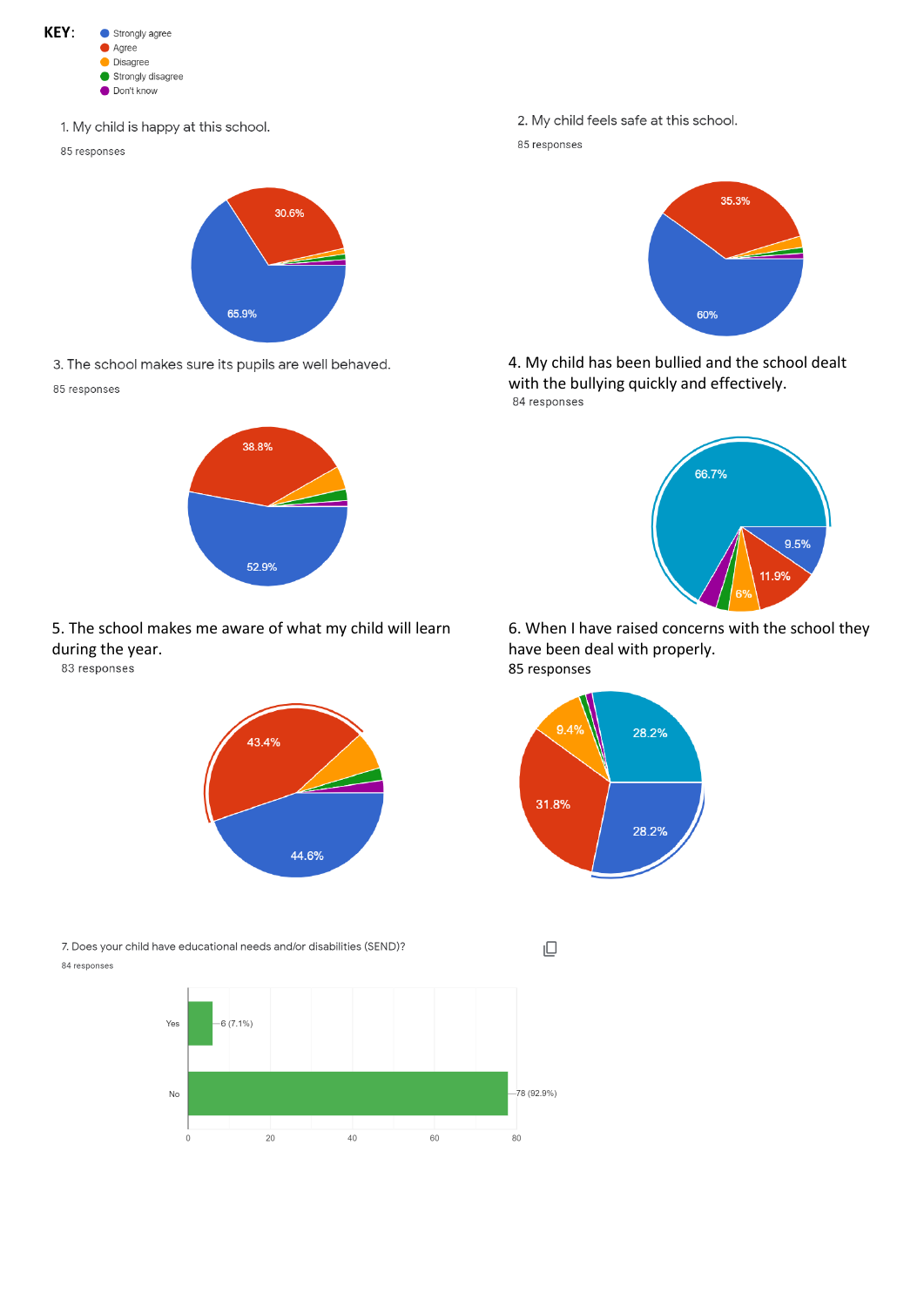If yes to question 7, and your child has SEND, does the school give them the support they need to succeed?

17 responses



8. The school has high expectations for my child. 85 responses



10. The school lets me know how my child is doing.

82 responses



12. My child can take part in clubs and activities at this school. 84 responses



14. I would recommend this school to another parent. (yes or no) 84 responses



- 9. My child does well at this school.
- 83 responses

Strongly agree

Agree **Disagree** Strongly disagree O Don't know



11. There is a good range of subjects availbale at this school.

85 responses



13. The school supports my child's wider developemnt.

83 response